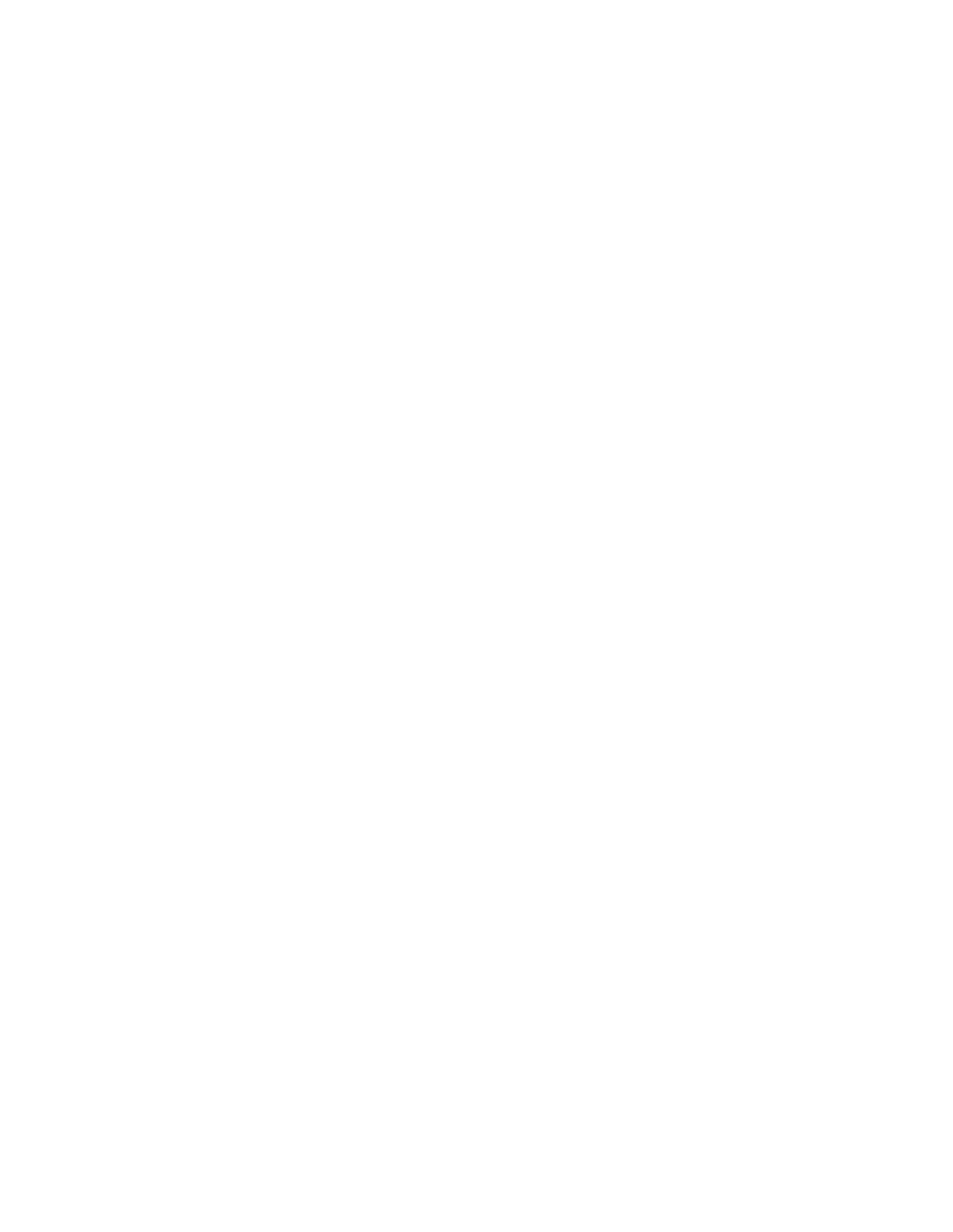# **Waterbury Public Schools Annual Report 2010-2011**

### **Respectfully Submitted, David L. Snead, Ph.D. Superintendent of Schools**

### **Table of Contents**

| Message from the Superintendent                            | page 2   |
|------------------------------------------------------------|----------|
| <b>Central Office Staff</b>                                | page 3   |
| <b>School Principals</b>                                   | page 4   |
| Vision                                                     | page 5   |
| District Improvement Plan                                  | page 6   |
| CMT / CAPT Results (released July 2010)                    | page 7   |
| <b>Improving Student Achievement</b>                       | page 8   |
| Positive Behavior Intervention Support (PBIS)              | page 9   |
| School Maintenance / Construction                          | page 10  |
| Finance / Budget                                           | page 11  |
| Hiring / Personnel                                         | page 12  |
| School and Staff Awards and Honors                         | page 13  |
| Student Awards and Achievement and Other Highlights        | page 15  |
| Superintendent's Student Recognition Award Winners         | page 17  |
| <b>Graduation Information</b>                              | page 18  |
| <b>Individual Reports Filed By Supervisors, Principals</b> |          |
| Annual Reports filed by Education Departments:             |          |
| Curriculum/Subject Areas                                   | page 19  |
| <b>Special Education</b>                                   | page 40  |
| <b>Other Education Departments</b>                         | page 57  |
| Annual Reports Filed by Schools:                           |          |
| <b>Elementary Schools</b>                                  | page 72  |
| Middle Schools, Waterbury Arts Magnet, High Schools        | page 107 |
| Alternative Education Programs and Adult Education         | page 125 |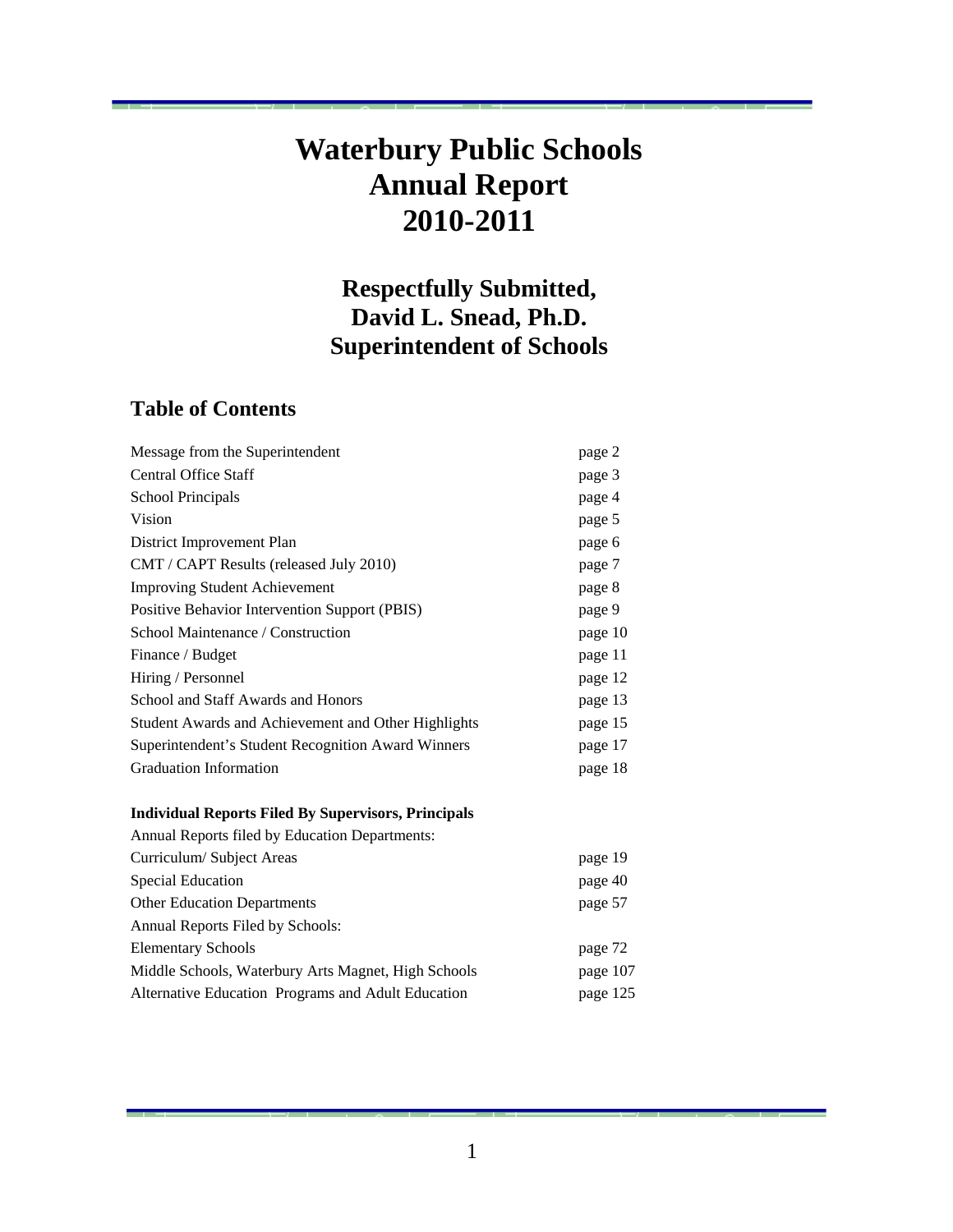

# *A Message From The Superintendent*

As I close out my last year as Superintendent of the Waterbury Public Schools, I find myself reflecting back on my tenure with satisfaction. The Waterbury Public School district has come a long way since August of 2000, and I am proud of our accomplishments. Although we have been faced with many challenges and opportunities, we have met each with courage and strength. We have excellent staff, a good plan for the future, and the ability to move forward into a strong leadership position in the coming years. Our District Improvement Plan and our School Improvement Plans are based on proven, research-based strategies and on data-driven decision-making. Authentic assessments are used to analyze student progress. Data driven decision making has been adopted throughout the district and now guides instructional decisions. Schools utilize specialized literacy and numeracy teachers to augment classroom teaching, along with block scheduling, common planning times, and positive behavior strategies. Successes at one school are shared among staff at other schools, and we are moving forward in our quest to become effectively-functioning Professional Learning Communities, where students, teachers and administrators are committed to learning and helping each other to excel. .

 The community has come together to support and invest in its schools. This past year we celebrated the opening of the newly constructed pre-kindergarten to eighth grade Gilmartin School. This fall we will open Duggan School, a new construction utilizing the facade of an historic building. We are now beginning construction of the new Rev. Jonathan Reed School, scheduled to open in the fall of 2012, and we are finalizing plans for a new Carrington School, which should open in the fall of 2013. This is in addition to updates and expansions of our other schools, especially the construction of new media centers and science areas in our high schools and the complete renovation of our Alternative Education building. We are also planning for a new Waterbury Career Academy High School.

 On the next several pages you will see some of the highlights from this past year. You will also read individual reports from our top administration, including our Assistant Superintendents, our Chief Operating Officer, our Supervisors, other administrative staff and our Principals. As you review these reports, you will discover a vibrant and thriving community where teaching and learning is going on every day and where high expectations and strong parental involvement remain important keys to success.

 As we close out this year, we are looking forward to new and greater levels of student achievement throughout the school system in the coming year.

Sincerely,

David L. Snead, Ph.D.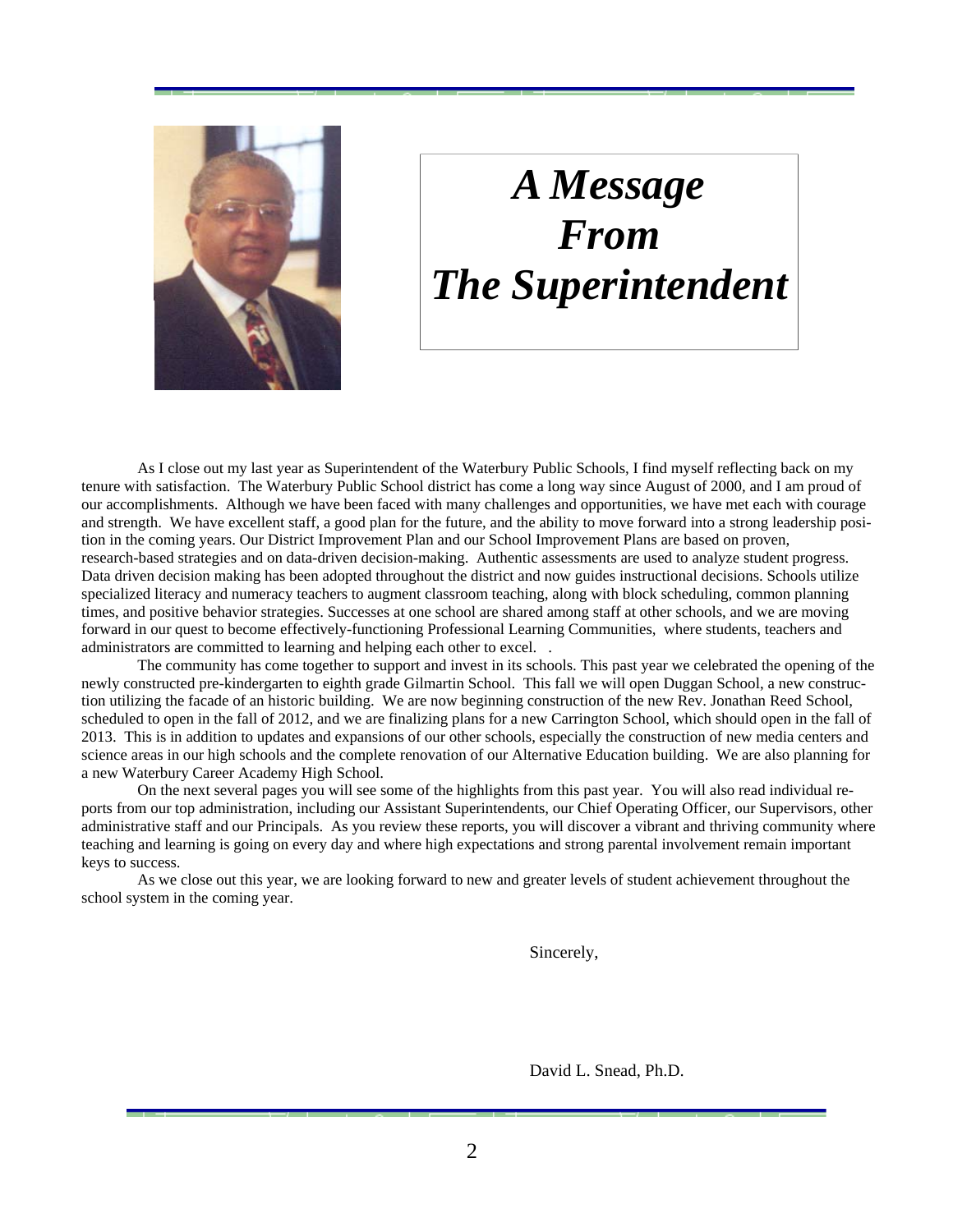#### **Central Office Staff**

Superintendent of Schools David L. Snead, Ph.D. Assistant Superintendent, Curriculum and Instruction Paul V. Sequeira, Ed.D. Assistant Superintendent, Special Education Anne Marie Cullinan

Education Liaison to Government, Business and Community Mary Ann Marold Director of Personnel Ron Frost<br>
Chief Operating Officer<br>
Ron Frost<br>
Paul Guidone Chief Operating Officer School Business Administrator Paul Mazzaccaro Management, Information and Technology Will Zhuta Food Service Manager **Linda Franzese** Linda Franzese Bussing Coordinator and the United States of the United States of Telecommunity and Jeffrey Hunter Crossing Guard Coordinator Nate Jones Inspector of School Buildings (interim) George D'Agostino Supervisor of Grants Linda Riddick-Barron Competitive Grants Writer Louise Allen Brown School / Community Relations Coordinator Nancy Dzija Vaughan Payroll Supervisor<br>
Supervisor. Research. Development and Testing<br>
Tara Battistoni Supervisor, Research, Development and Testing

Special Education Supervisors Roberta Abell

Subject Supervisors Mathematics Pamela Barker-Jones Science / Technology Education Victoria Chaudhuri Music / Theater **David Gardino** Health / Physical Education Joseph Gorman Social Studies, Family and Consumer Science Michael Harris Visual Arts (vacant) Reading / Language Arts (K-5) Patricia Moran Reading / Language Arts (6-12) Nicholas Albini Supervisor, Bilingual Education <br>
Supervisor, Early Childhood Education <br>
Adela Jorge-Nelson <br>
Aristine Keidel Supervisor, Early Childhood Education

School Readiness Barbara Tacchi Adult Education **Antonio Musto** Antonio Musto Family Intake Center George D'Agostino

 Lisa Brown Luisa Cumbo Wendi Dawiczyk Robert Delaney Denise Derenches Elaine Hlavacek Wendy Owen Jason Sconziano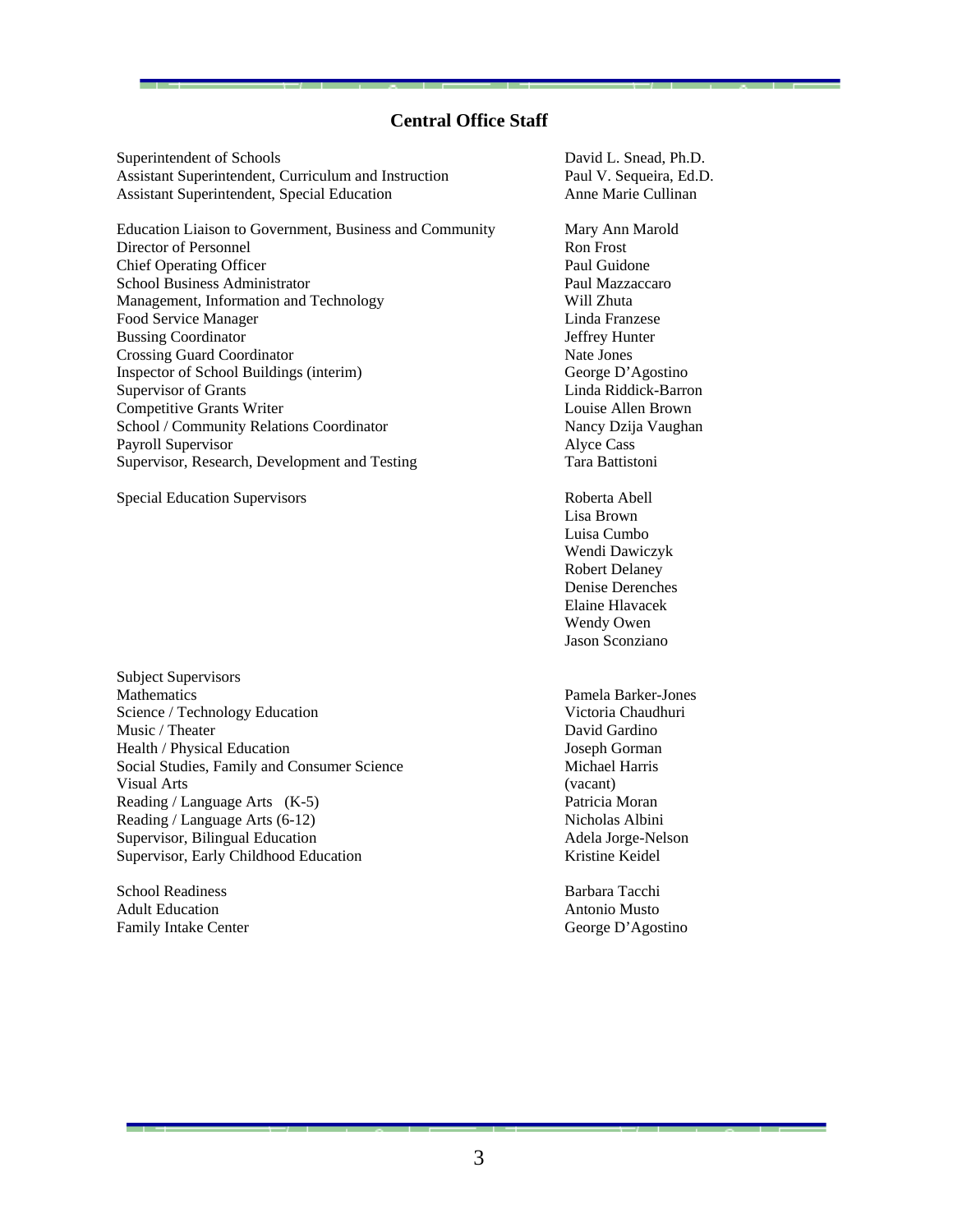#### **School Principals**

Barnard School Thomas Pannone Brooklyn School Dr. Patricia Frageau Bucks Hill School **Ann Begley** Bunker Hill School Brian Goggin Chase School Celia Piccochi Carrington School **Kevin Brennan** Wendell Cross School Joseph Amato Driggs School Diurca Tomasella, SVP Generali School Kathy Stamp Gilmartin School Dr. Donald Burzler Hopeville School Maria Moulthrop Kingsbury School Pamela Baim Maloney Magnet School **Donna Cullen** Regan School Noreen Buckley Rotella Magnet School Gina Calabrese Sprague School Donna Perreault Tinker School Lauren Elias Walsh School **Existence** Erik Brown Washington School Roxanne Augelli Woodrow Wilson School Robin Henry

North End Middle School Michael LoRusso Wallace Middle School **Donald Rapuano** Donald Rapuano West Side Middle School Charles Nappi

Waterbury Arts Magnet School **Elizabeth McGrath** 

Crosby High School Dr. Louis Padua Kennedy High School Nichael Yamin Wilby High School **Robyn Apicella** 

Enlightenment and Excel Programs Michele Buerkle Special Education Pre-School Marisa Blakeslee, SVP State Street School Lisa Ariola-Simoes, SVP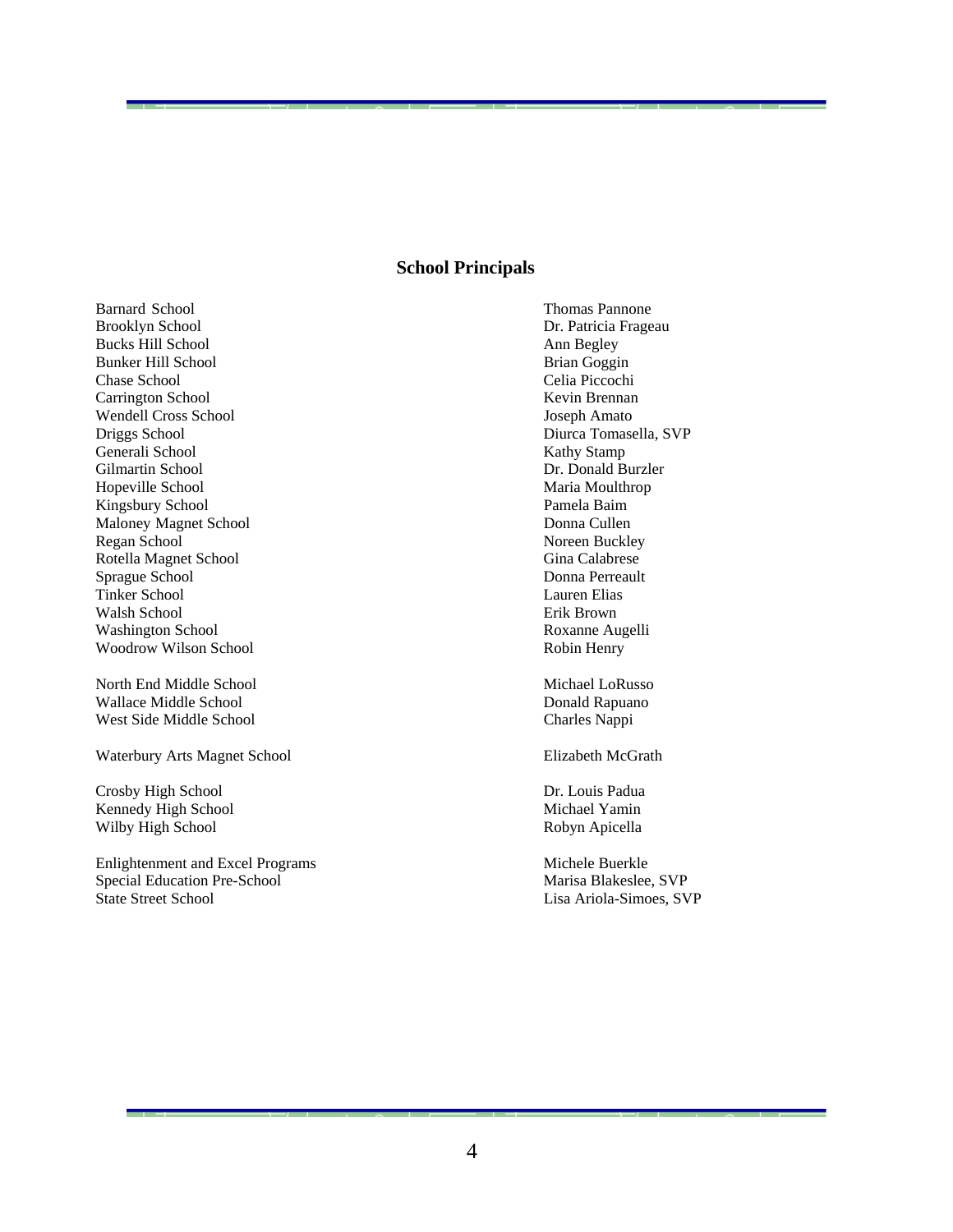### **Waterbury 2010-2011 Board of Education Patrick J. Hayes, Jr., President Mary S. White, Vice President Coleen Flaherty-Merritt, Karen E. Harvey, Jose L. Morales, Neil M. O'Leary, Charles L. Stango, Ann M. Sweeney, John E. Theriault, Jason Van Stone**

Waterbury Public Schools Board of Education ... The Vision – Present and Future

**The Vision:** 

# The Vision of the Waterbury Public Schools is to equip its students with the tools needed to conquer their future.

#### **Mission Statement:**

The mission of the Waterbury School System is to establish itself as the leader in Connecticut for urban education reform in partnership with the State Department of Education and the entire Waterbury community. The school system will provide opportunities for all students to maximize their skills and talents in an atmosphere where teaching and learning flourish under the never-wavering belief that all students can be exemplary students, while becoming respectful, responsible, productive citizens vital to our community.

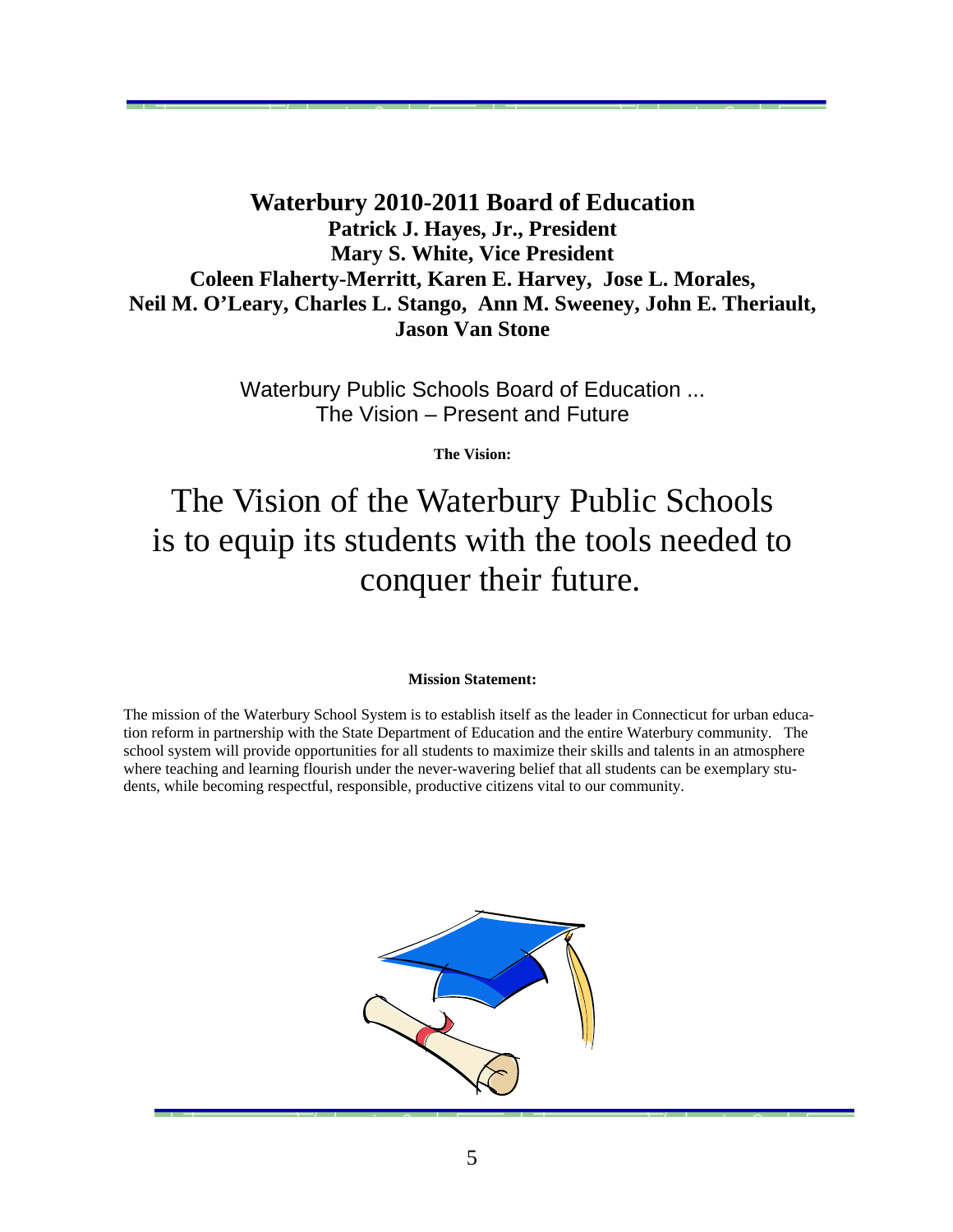# Waterbury Public Schools District Improvement Plan 2008 - 2011

#### DISTRICT IMPROVEMENT PLAN – KEY STRATEGIES AND INTERVENTIONS

Current Status of District Improvement Plan –

The Waterbury Public School district is in the process of implementing its most recent District Improvement Plan. The Plan is a "living" document, meant to be reviewed and updated annually to reflect progress.

District Goals-

- 1. The Waterbury Public Schools will attain high academic achievement for all students in literacy.
- 2. The Waterbury Public Schools will attain high academic achievement for all students in numeracy.
- 3. The Waterbury Public Schools will provide a safe and secure teaching and learning environment.
- 4. The Waterbury Public Schools will ensure that all parents are actively engaged in the educational process.

Tier One Indicators:

- 1. To increase reading proficiency for all students by a minimum of 15% by the end of three years as measured by Developmental Reading Assessment, Connecticut Mastery Test, and Connecticut Academic Performance Test.
- 2. To increase mathematics proficiency for all students by a minimum of 15% by the end of three years as measured by Developmental Reading Assessment, Connecticut Mastery Test, and Connecticut Academic Performance Test.
- 3. To reduce the number of school suspensions by 15% over three years as measured by district suspension data.
- 4. To reduce truancy by 15% over three years as measured by district attendance data.
- 5. To increase the involvement of families in the educational process by 15% over three years as measured by strategic district surveys and participation in school and district meetings, workshops and events.

Tier Two Indicators: New Strategies / Interventions:

- 1. Create and implement a district-wide professional learning community system to improve the achievement of all students in core subject areas, particularly in literacy and numeracy:
- 2. Provide additional prescriptive instructional support systems to address the needs of students identified as below proficient in literacy
- 3. Implement a continuum of positive intervention strategies to address student behaviors.
- 4. Improve meaningful family partnerships with the school by improving two-way communication among students, schools and families based on research strategies and data gathered from strategic family surveys.
- 5. Investigate and design the restructuring of schools to address the academic needs of all students
- 6. Fill all vacant positions with high quality teachers as early as possible and retain only those who demonstrate superior performance.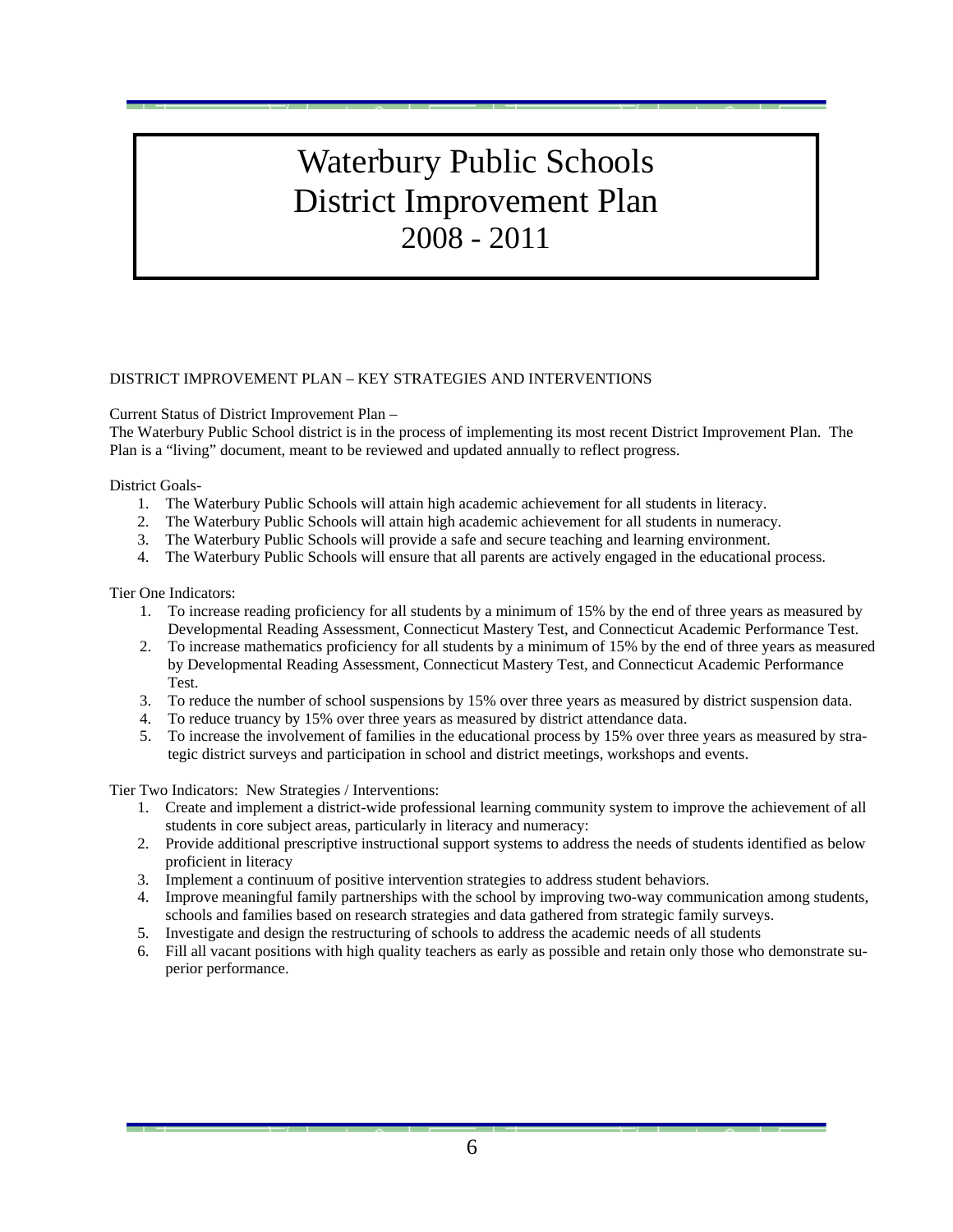# Test Scores

Our strong performing schools continued to demonstrate excellence. For example, Kingsbury School, a school that was removed from the list of schools in need of improvement just last year, continued to show growth this year, especially in math across the grades at 81.6%. Overall, our students showed growth in the two core subjects of math and reading in grades three through eight.

 Some of our schools showed substantial growth in specific areas. For example, math proficiency level improved from 67% to 77.9% at Brooklyn School. Bunker Hill fourth grade reading rose from 55.4% to 73.3%.

Comparison to District Reference Group (similar school districts):

Grade 3 – ranked #1 in all areas for goal and proficient (improvement in writing proficient from #3 last year, all else was the same) Grade 4 – ranked #1 in all areas except for writing proficient

Grade 5 – ranked #1 in all areas, which includes science; improvement from last year in writing both goal and proficient from #2 and science goal from #2

Grade 6 – maintained 4 and 5 ranking in math and writing, and improved in reading both goal and proficient to #2 from #4 Grade 7 – math proficient up to #3 from #4, reading proficient #2 down from #1, writing proficient #1 up from #2, math and reading goal maintained their #4 and #2 positions respectively, while writing goal improved to #1 from #2

Grade 8 – math proficient remained #4, reading proficient improved to #3 from #4, writing goal fell to #2 from #1, math goal improved to #4 from #5, reading goal improved to #2 from #4, writing goal fell to #2 from #1, science proficient rose to #3 from #5, while science goal dropped from #4 to #5.

|       |                    | <b>PROFICIENT</b> |       |         | <b>GOAL</b>        |       |
|-------|--------------------|-------------------|-------|---------|--------------------|-------|
| Grade | Reading            | Writing           | Math  | Reading | Writing            | Math  |
| 3     | 60.6%              | 72.4%             | 79.4% | 41.8%   | 46.8%              | 51.4% |
| 4     | 58.6%              | 74.6%             | 79.2% | 42.1%   | 45.4%              | 53.5% |
| 5     | 58.3%              | 78.8%             | 81.9% | 37.8%   | 45.4%              | 57.5% |
| 6     | 69.0%              | 66.2%             | 67.5% | 51.6%   | 38.3%              | 38.7% |
| 7     | 66.0%              | 58.2%             | 65.6% | 53.9%   | 32.3%              | 36.1% |
| 8     | 59.2%              | 63.9%             | 58.5% | 47.4%   | 38.4%              | 28.5% |
| 5     | Science = $62.0\%$ |                   |       |         | Science = $29.7%$  |       |
| 8     | Science = $41.0\%$ |                   |       |         | Science = $24.3\%$ |       |

| <b>PROFICIENT</b> |         |         |         |      | GOAL    |         |         |
|-------------------|---------|---------|---------|------|---------|---------|---------|
| Math              | Science | Reading | Writing | Math | Science | Reading | Writing |
| 44.5%             | 28.6%   | 56.7%   | 80.6%   | 1.4% | 1.6%    | 13.6%   | 33.1%   |

In the CAPT test results, we see that our schools have gained back some of the ground they lost last year, especially in math and science. Crosby High School, for example, showed growth in all areas, with 80.8% of Crosby students demonstrating proficiency in writing, the highest score the school ever achieved on this generation of CAPT. Wilby High school also showed some of its highest scores ever in math (46.8% proficient), science (50.2% proficient) and writing (81.2 proficient). We are #1 in our District Reference Group for writing - proficient.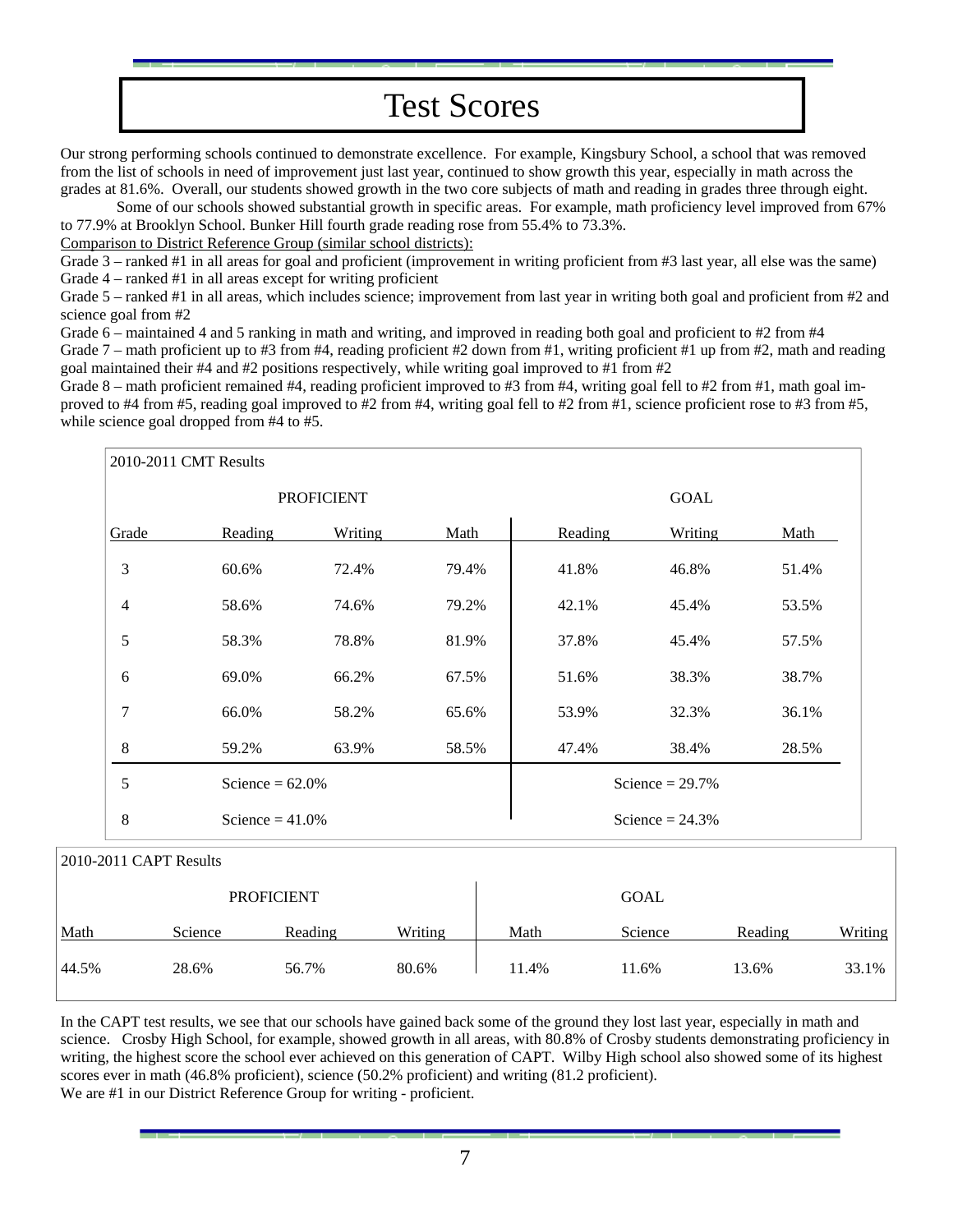# Improving Student Achievement

### **New Initiatives for this year include:**

= **Literacy Academy Wendell Cross/District-wide roll out** – At the request of the Board of Education, training was provided for Cohort II schools, made up of Sprague, Driggs, Walsh, Bucks Hill, Brooklyn, and Carrington Elementary Schools. The teachers in these schools were provided with intensive training on research based teaching strategies. The objective of this program is to immerse each child in comprehensive literacy programs to promote thinking and reasoning through meaningful integrated instruction. In April 2011, the third cohort schools were brought on board for training and implementation of the program. These schools include Regan, Barnard, Tinker, Chase, Generali, and Carrington Elementary Schools. Teachers from both cohorts were given professional days to visit Wendell Cross Elementary School and learn, first-hand, the strategies of the emergent school concept as offered by the Literacy Academy.

= **Walkthrough Process -** Walkthroughs were piloted in three different standardized formats in May 2010 and September 2010. The results of this pilot were used to create a set of guidelines whereby each School Improvement Team developed and submitted their own walkthrough process. They were required to base their school-based form on general requirements that were developed and presented by the PLC Committee in November 2010. The administrators began to formalize their processes and by March 2011 were required to complete 25 walkthroughs per month. Through district-wide input, we have developed a model, template, and strategies for the walkthrough process.

= **Data Warehousing -** During the 2010-2011 school year, central office, school principals, and teachers met with the IBM Cognos Connection consultants to develop the Data Warehousing program for the district. Although the in-depth operation of the Data Warehouse will be handled by the Information Technology Department, assistant superintendents, supervisors, and principals spent a considerable amount of time in developing the dashboard to reflect the operational data for the efficient running of the district and individual schools. We believe we are at the cutting edge of technology as it applies to data analysis for Data Driven Decision Making.

= **Middle School Accelerated Program** - We have completed our second year of the Middle School Accelerated Program and we continue to increase enrollment. We are continuing with our summer program for the incoming Grade 6 MSAA students for the summer of 2011. There will be 20 students from each middle school who will attend Naugatuck Valley Community College for a 4-day science-based program from STARBASE. This year we have also partnered with Johns Hopkins University that enabled our Grade 7 MSAA students to participate in taking the SATs. Our students responded with glowing results. There were a total of 140 students from the 3 middle schools who accepted this challenge and 38 students attained the minimum score of 410 in the Verbal and/or 430 in the Mathematics. Of the 38 students, 26 students scored at least 410 in the Verbal, 5 scored at least 430 in the Math, and 7 students scored the minimum in both the Verbal and the Math. These students were honored at this year's MSAA Grade 6 Reception and received Certificates of Achievement for their unparalleled success.

= **Mathematics -** A new textbook was implemented in grades 4 and 5, and the curriculum was revised to begin to address the change over to the Common Core State Standards. The elementary teachers in all grades, but particularly in grades 3 – 5 worked diligently to incorporate the newer strategies that will move our students forward over the next three years as we prepare for the new testing in 2014. The Board of Education approved curriculum revisions and course sequencing for the high school began its second year of implementation. Additionally, pre and post benchmark assessments were used in Algebra I, Geometry, Algebra II, Discrete Math, and Pre-Calculus. These benchmarks assisted the teachers in staying on pace while paying closer attention to the needs of the students. The curriculum work that was done over the last three years is very well aligned to the new Common Core State Standards.

= **Special Education -** The ProxTalker, a communication device for non verbal children, was purchased with ARRA funds from a local manufacturer. This device is useful for students with autism and severely disabled students. Many other communication devices were purchased as well as other technology including SMART boards and SMART tables to support student learning and computers, touch screen monitors and Hatch systems specifically designed for preschool.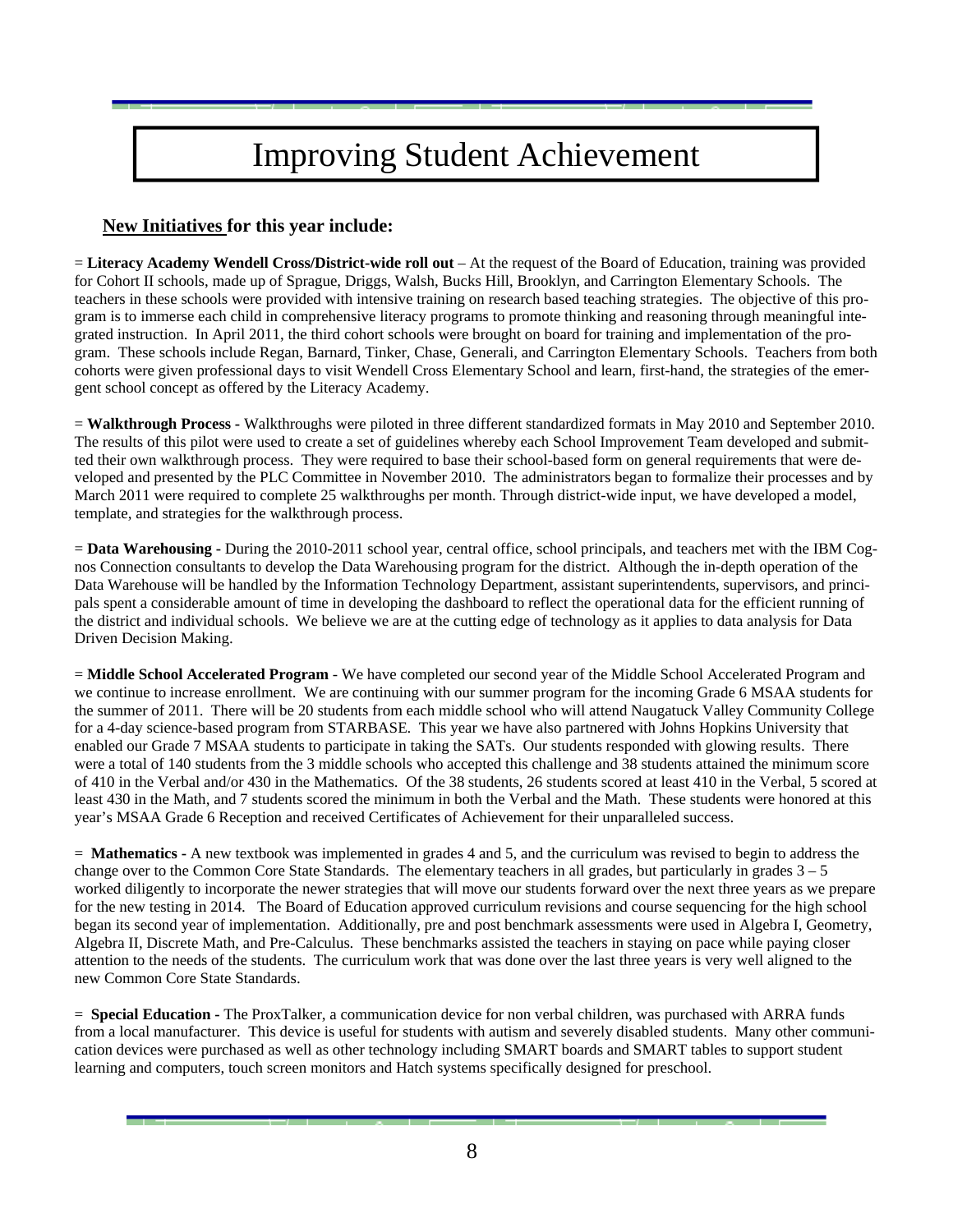# **Positive Behavior Intervention Support**

Positive Behavior Support programs in the Waterbury Public Schools continued this year with many activities for students of all grade levels.

About 1,000 elementary school students had a fun day at Quassy Amusement Park - enjoying the rides and free food as a reward for their good behavior all year long. Quassy was one of the event's sponsors.

Additional district-wide activities included elementary school student visits to Crosby, Kennedy and Wilby and hip hop dance performances at the middle schools.

Schools held other activities and events throughout the year, including faculty / student basketball games, school socials, and raffles for students who maintained appropriate behavior in classrooms, hallways, and the cafeteria.









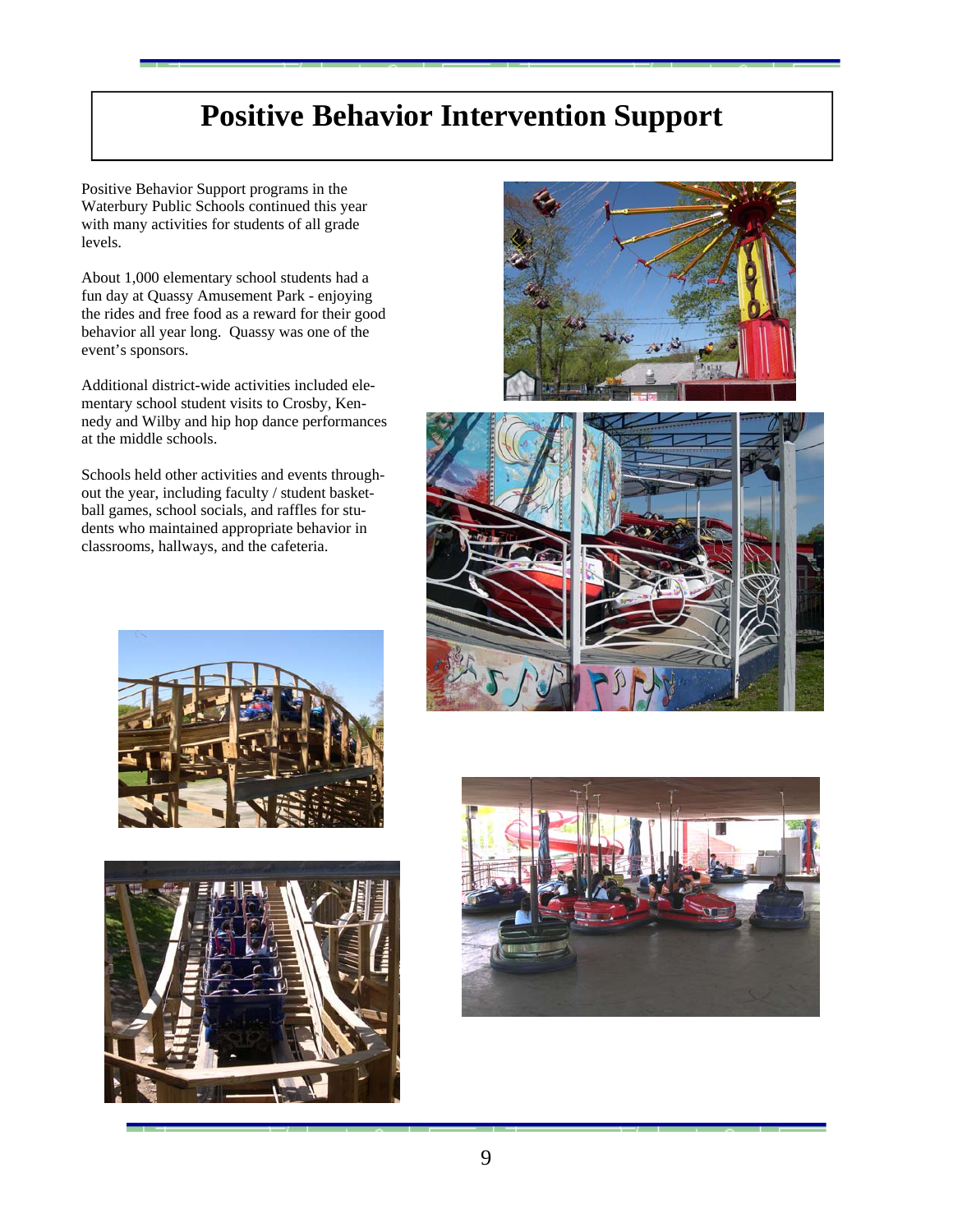## **School Maintenance / Construction**



Gilmartin, top and below







Duggan, top. Reed Groundbreaking, below.



#### **School Construction**

The new Gilmartin School opened on schedule and under budget.

- Overcame the unexpected problems with Duggan School; construction is progressing successfully and the school will open this year, under the revised budget.
- Obtained State funding approval for the additional costs associated with Duggan School.

Acquired properties and commenced construction for our new Jonathon E. Reed Elementary School

- Began design for a new high school, and a new Carrington Pre-K to 8 School, and will complete renovations to Wilby High School's Science Suite.
- Continued to implement a complex redistricting plan for the Pre-K to 8schools.

#### **Operations**

Continued to improve the conditions and cleanliness of all our schools, including an extensive lead paint abatement program. Conducted numerous capitol project improvements, including the installation of a new roof at Driggs Elementary School. Prepared building for accreditation visit for Kennedy High School.

Conducted numerous and thorough investigations resulting from allegations regarding the School Inspector's Office and took responsive personnel actions.

Oversaw purchase and installation of Smartboards to all grade 4 and 5 classrooms and throughout the middle and high schools. Implemented first phase of Tools-for Schools program.

Obtained impressive new five-year transportation contracts adding improved services at reduced costs.

Significantly expanded the fresh fruit and vegetable program district-wide, as well as, a breakfast offering at all high schools.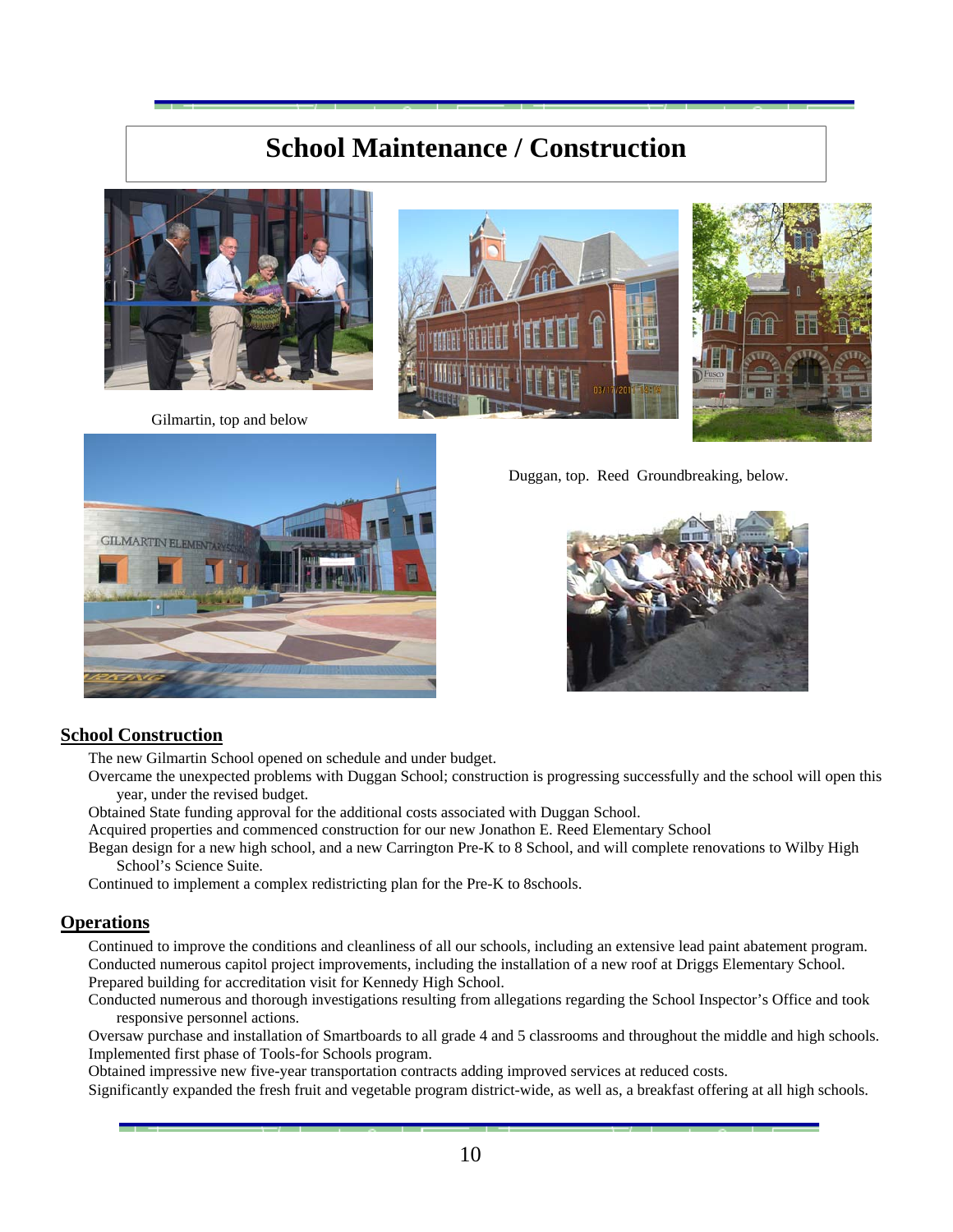# **Finance / Budget**

### **Budget and Finance**

- Continued to control costs and achieve a year end budget surplus in the second year of a no-growth budget.
- Prepared a third consecutive no-growth budget with little negative effect on educational programs offered to our students.
- Received a completely "clean" audit report void of any findings or comments.
- Successfully implemented Federal Stimulus grant programs totaling \$13 Million dollars.
- Continued measures to contain overtime costs despite difficult winter weather conditions.

### **Entitlement Grants**

- The Title I ARRA (American Recovery and Reinvestment Act) was successfully spent on a district level including the hiring of tutors near the CMT testing season and an increase of Professional Development.
- Title IID ARRA funds were used to assist district staff in final training for the new Data Warehouse, as well as Progress Book, Assessment Update and a new technology based curriculum soft ware for U.S. History on the secondary level.
- The Title IIA funds continued to assist principals, supervisors and central office staff with teacher training including mentoring.
- The financial and educational assistance for the state and federal consolidated grants continued through monthly meetings, handouts and site based visits.
- Parent involvement activities were tailored to the needs of the school based on the partnership with the State of Connecticut.
- The NCLB's School Choice and SES (free tutoring) was reduced due to the one time ARRA funds. Parents on the waiting the list were offered educational support during the last quarter and for the summer.

#### **COMPETITIVE GRANTS AWARDED To Waterbury, 2010-2011**

| \$155,886.           |
|----------------------|
| \$600,000.           |
| \$24,500.            |
| \$5000.              |
| \$1500.              |
| \$315,974.           |
| \$1000. (City Award) |
| \$1,103,860.         |
|                      |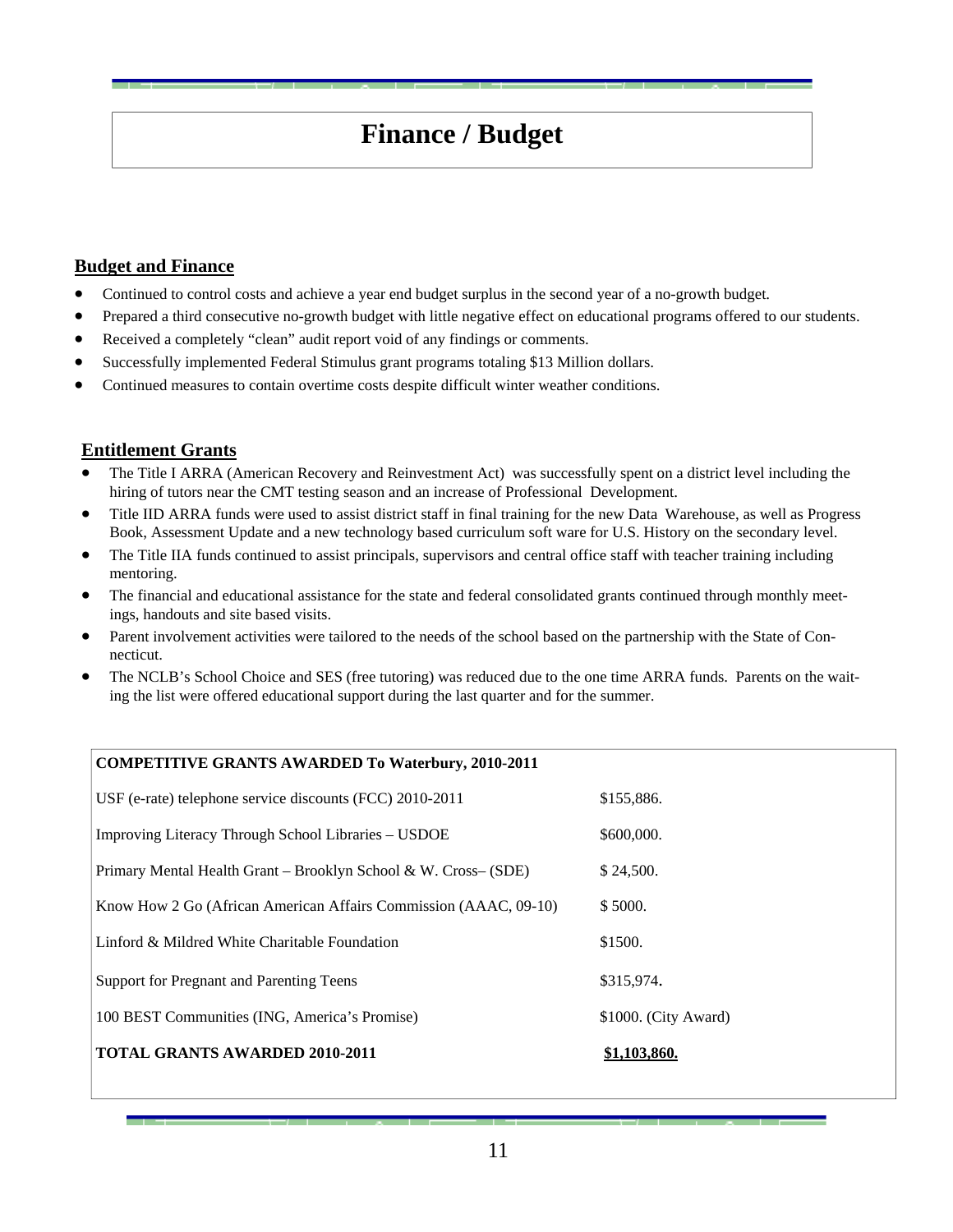# **Hiring / Personnel**

In fiscal year 2010-2011 the office of Education Personnel supervised the recruitment, selection and appointment of 74 highly qualified teachers to replace teachers that resigned, retired, were non-renewed or were promoted to higher positions.

The average salary level for new teachers was \$47,676 and came in under budget.

This year, eleven new teachers were hired through the DSAP. This represented 3% of all new teachers hired in 2010-2011.

Approximately 12% of teachers hired during 2010-2011 were minority.

Our continuing efforts to monitor and control absences resulted in a reduction in paid sick time of 7.1%. This has reduced our expenditures for substitutes and temporary assignments by approximately \$150,000. Our absences due to injuries on the job continue to decline from 2007-2008 levels.

Under direction from the Superintendent and the Chief Operating Officer, the Director of Personnel completed investigations into allegations of misconduct, both on and off the job, by Education Department employees. The investigations resulted in disciplinary actions, including suspensions and terminations of Education Department employees.

Eleven administrative vacancies occurred for 2010-2011 as a result of retirements, resignations, transfers, promotions and expansion positions. All of these vacancies have been filled with qualified staff.

The number of grievances reaching the Superintendent's office totaled fifty-six, eighteen reached the Board. Four have been submitted to arbitration by the WTA.

We also received three CHRO complaints and three unfair labor practices complaints. All have been dismissed by the CHRO and/or the Department of Labor.

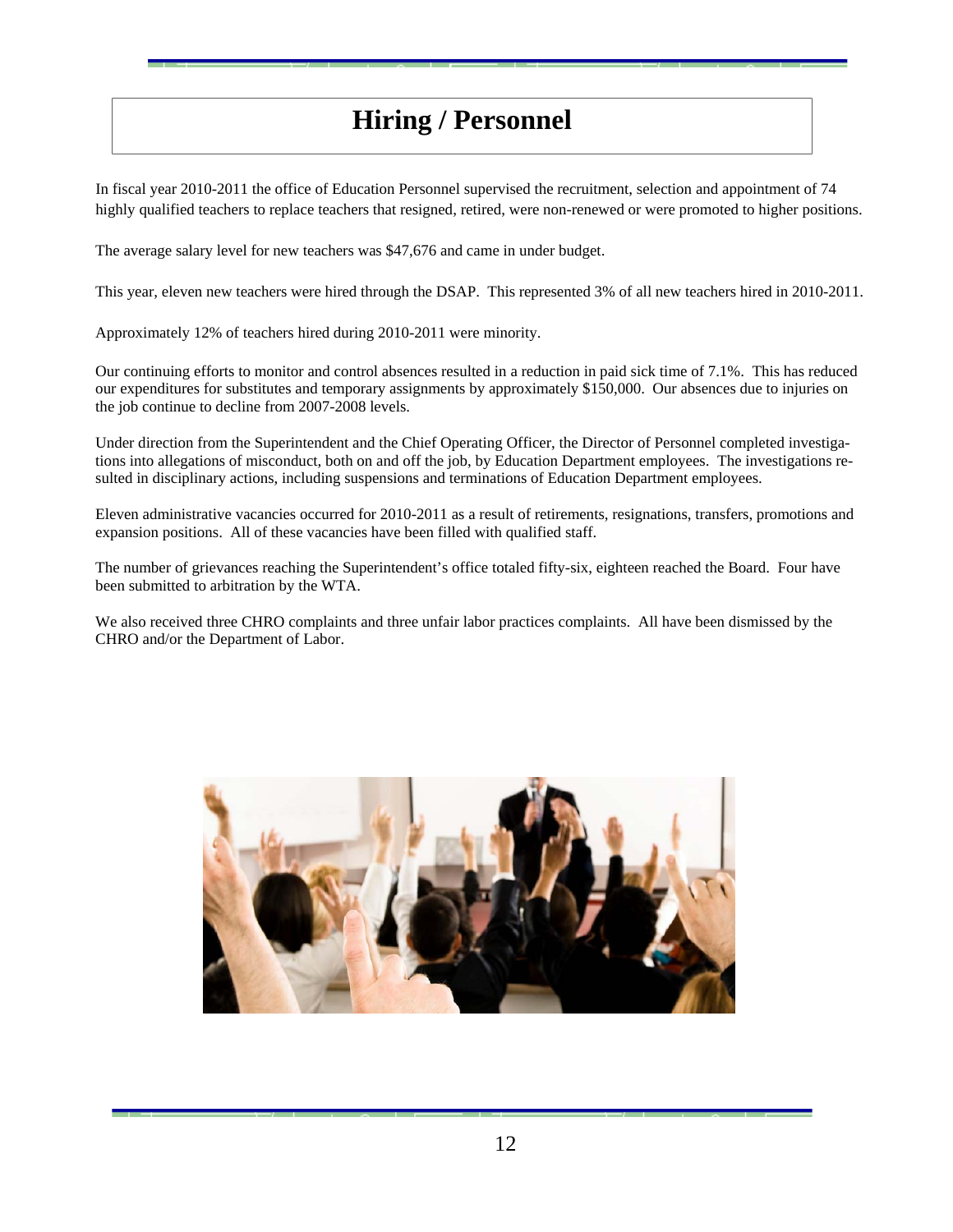# **School and Staff Awards and Honors**



Rotella Principal Gina Calabrese poses with Governor Dannel Malloy and Senator Robert Kane (32nd District).

 Rotella Magnet School Principal Gina Calbrese was named the 2011 National Principal of the Year by the Magnet School of America. According to the MSA web site, the Principal of the Year Award recognizes outstanding school leaders who have succeeded in providing innovative programs that promote equity, diversity and academic excellence in magnet schools throughout the nation.

Autumn McDonald, a fifth grader at Rotella, also won the poster contest this year.

In 2007 Rotella was awarded the Dr. Ronald P. Simpson Distinguished Merit Award by the Magnet Schools of America. This is the top award for magnet schools in the nation and is given to only one school each year from among those named Schools of Excellence. Joan Dooling, a fifth grade teacher at Rotella, was named the Magnet Schools of America Teacher of the Year last year at a ceremony in Tampa, Florida during MSA's annual national conference. Earlier last year, she had been named Region I Teacher of the Year by the same group.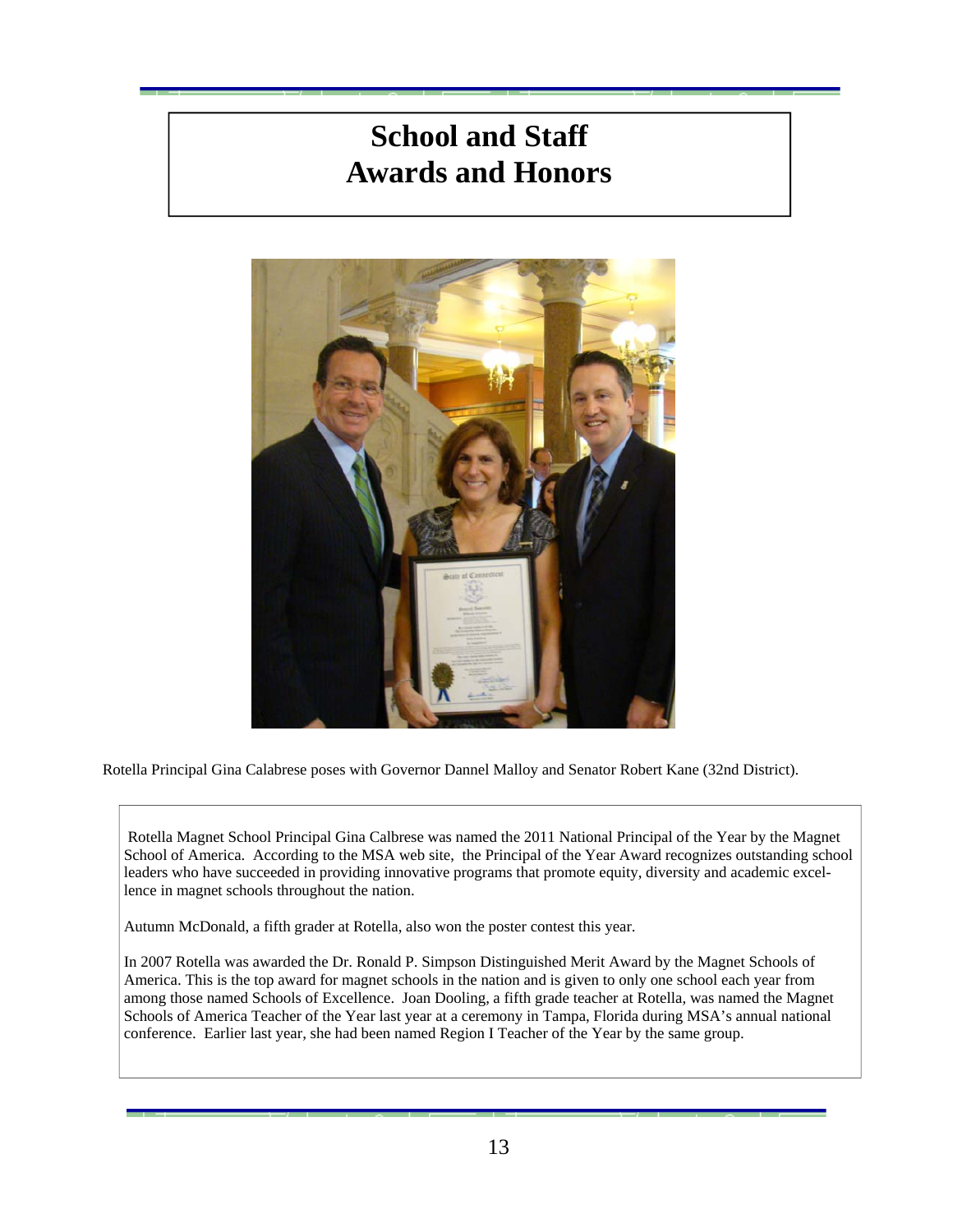# **School and Staff Awards and Honors -**



Michael LoRusso, Principal of North End Middle School, received the 2011 CASL Administrator's Award this year at the annual CASL Festival held April 27. The Administrator's Award honors an administrator "who provides necessary support for improving media services through encouragement and adequate funding for program maintenance and improvement."



#### **2011 Teacher of the Year Award Winners**

Barnard Frances Finkenzeller Brooklyn Carla Fidanza Bucks Hill Mary Wozniak Bucks Hill Pre-K Heidi Fay Bunker Hill Michael T. Labagh Carrington Pia Behlman Chase Julia Matthews W. Cross Johnna DiVito Driggs Brenda Falcone Generali Nikki Barbieri Gilmartin Teresa Morais Kingsbury Eric Feeney Maloney Domenica Zurlo Regan Marion Ciarlo Rotella Kelly Pinho Sprague Maureen Miller Tinker Jennifer Dimech Walsh Yvonne Brown Washington Allysa J. Lombardo Wilson Tara Schulte North End Maria N. Pesce Wallace Sharyn Ogrodnik West Side Marla Valente Crosby Jennifer Stone Kennedy David A. Peruta Wilby Raymond Byron Waterbury Arts Magnet James C. Butler Enlightenment / State St. Dana Coelho

#### **WATERBURY TEACHER OF THE YEAR**

**James Butler** exemplifies what great teaching looks like and his students leave with confidence and exceptional content knowledge, ready to meet the challenges of the world. Whether in the cafeteria, on bus duty or as co-advisor of the senior class, Mr. Butler possesses the innate ability, through compassion and reasoning, to have garnered the respect of colleagues and students in any situation. Jamie has been teaching for twelve years and is an outstanding Social Studies teacher and mentor. He develops and implements lessons that are steeped in authentic tasks by placing students in the moment that is being examined and by aligning connections to the curriculum of other disciplines (art, theater).



Waterbury Arts Magnet School Teacher of the Year James Butler with Principal Elizabeth McGrath following the annual Teacher of the Year Awards ceremony in June.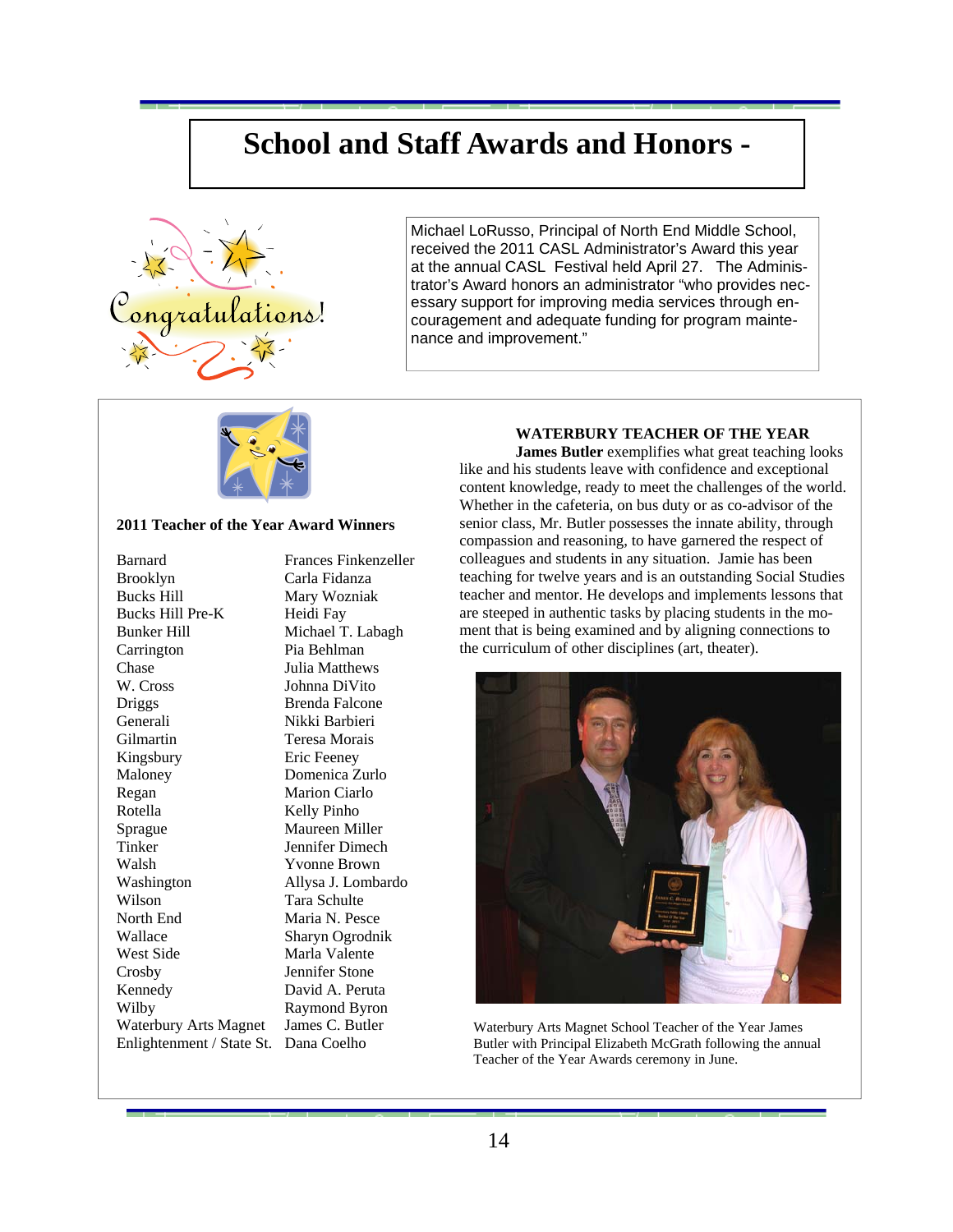# **Student Awards and Achievements And Other Highlights**

Crosby High School's Lifesmarts Team once again was named Connecticut State Champions and earned the right to compete in Hollywood California against the rest of the nation. Teacher Donna Mancuso is the advisor for the team.

Two Crosby High School Future Business Leaders of America students won at the FBLA State Competition on March 28th. Kaitlyn Sprague won third place for personal finance and Alieha Anderson won third place for spreadsheet applications.

The FBLA advisor at the school is Melissa (Marcoux) Sieffert, Business Teacher. In addition to being the FBLA advisor at Crosby, she is also President of the Connecticut Business Educators Association (CBEA).



PEACE POSTER CONTEST - This year's annual Lions Club Peace Poster contest winners were: (L-R first row) Oneisha Clark, North End Middle School; Logan Bandellone, Waterbury Arts Magnet School; and Madenh Veliju, West Side Middle School, who was represented by art teacher Mark Daniels. The awards were given out during a luncheon by Lions Club members (L -R, back row) Walter Sherman, district governor; Lisa Martin, president, and Mike Granituk, poster contest chairmen for the Waterbury chapter.



Autumn McDonald, a fifth grader at Rotella, won the national poster contest from the Magnet Schools of America this year.



Kennedy High School Senior Domenic Roy won the 2010- 2011 Connecticut Daily Newspaper Association's annual High School Journalism Contest for Feature Photography, only one of seven students in the state to be honored. The CDNA Board received a record number of entries exhibiting outstanding talent in journalism.

Also, Kennedy's The Eagle Flyer has won three 2011 New England Scholastic Press Association awards for:

\* Feature story; "One girl strives to find cure for cancer" by Alyssa Smith

 \*Feature photo; "Could Oceans Divide be Kennedy's best rock band?" by Katianna Seman

 \*Highest Achievement for Newspapers, Class I (with more than 1,000 students); The Eagle Flyer, Kennedy High School.

This brings the total of journalism awards to 44 since the newspaper was reinvented in 2004. The students are thrilled, and the best part is many are freshmen and sophomores who are getting more and more excited about reading and writing!

Teacher Alena Cybart-Persenaire is the newspaper's advisor.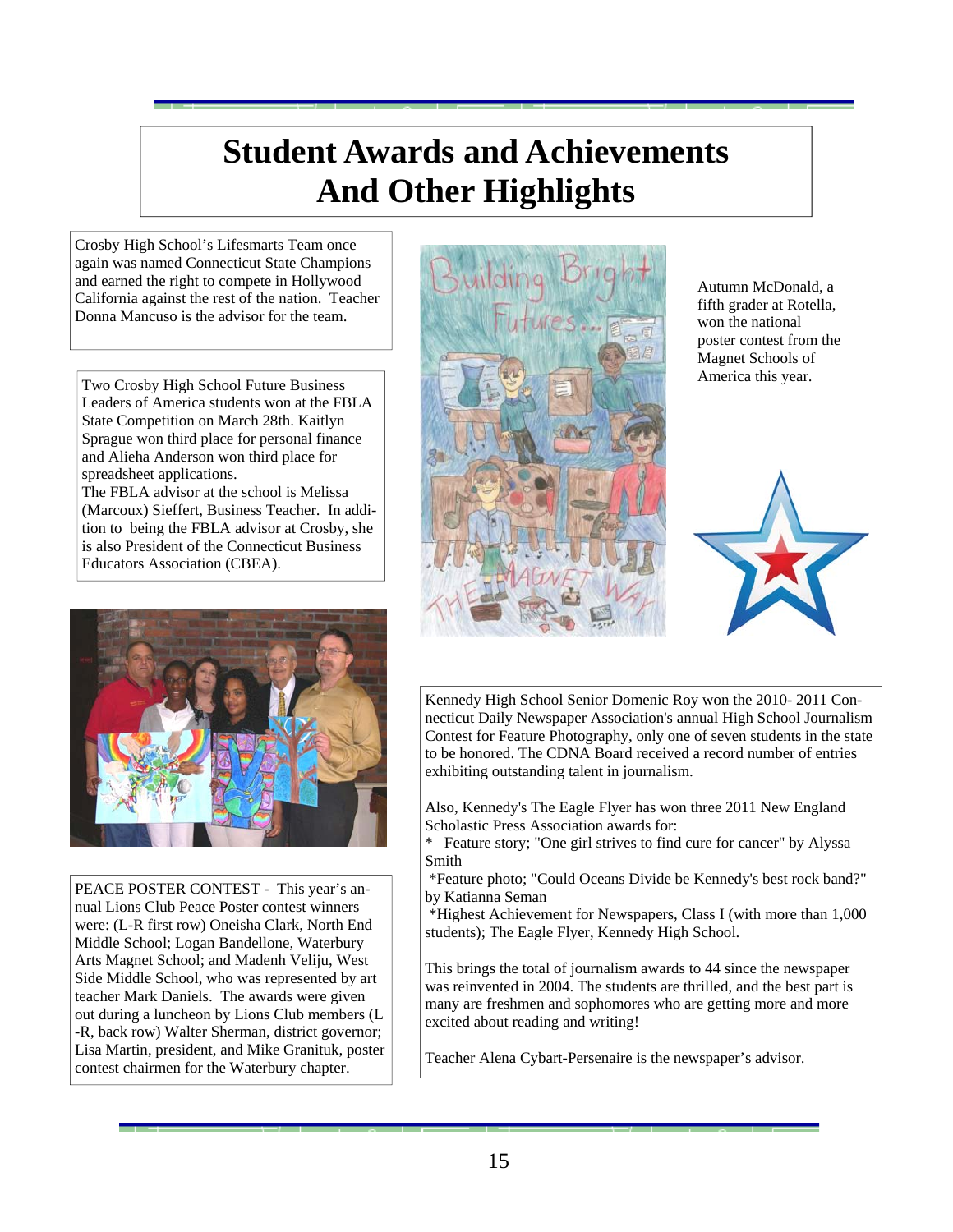# **Student Awards and Achievements And Other Highlights**

 Kennedy High School's FIRST Robotics team competed at the FIRST Robotics Competition, Connecticut Regional on Friday, April 1 and Saturday, April 2 at the Connecticut Convention Center in Hartford. The team worked several months to build a mini-bot, with the help and guidance of teachers and community mentors.

 The Kennedy team won a \$1,000 award called "Healthy Minds, Healthy Bodies." This particular award was cosponsored by Aetna and FIRST Robotics. It promoted "healthy minds" through FIRST Robotics and "healthy bodies" through student submissions to Aetna. Kennedy students, lead by Andre Somerville, submitted items such as healthy recipes, healthy food pictures, and a health-themed comic strip supporting their "healthy bodies". Each item submitted was worth a certain point value, and the school team tied with one other team for 1st place. As a result, the original \$2000 award was split so that each team received \$1000.

Math Teacher Vincent Balsamo is the advisor for the team.

### **Winners from this year's Olympics of the Mind were:**

Carrington School third graders and Kingsbury School fifth graders took home first place trophies in their respective divisions at the recent Olympics of the Mind competition in the Waterbury Public Schools. The annual event provides an opportunity for teams of third and fifth graders to demonstrate their knowledge on a broad range of subjects while competing for trophies and the honor of being the best. The final round of competition is broadcast live on WATR radio.

#### **THIRD GRADE:**

Round Two Third Grade Divisional Winners: (1st, 2nd, 3rd): North: Carrington, Kingsbury, Bucks Hill West: Maloney, Tinker, Driggs East: Rotella, Chase, Wendell Cross

Round Three District Winners: **Carrington** 

#### **FIFTH GRADE**

Round Two Fifth Grade Divisional Winners: North: Kingsbury, Carrington, Regan West: Tinker, Maloney, Hopeville East: Rotella, Chase, Generali

Round Three District Winners: Kingsbury

#### **Round One was a competition for individual students:**

Individual High Score Third Grade: Braeden Gorman Fifth Grade: Anna Lala

Individual High Score for Alternates: Third Grade: Joseph Amato Fifth Grade: Edalynn Torres



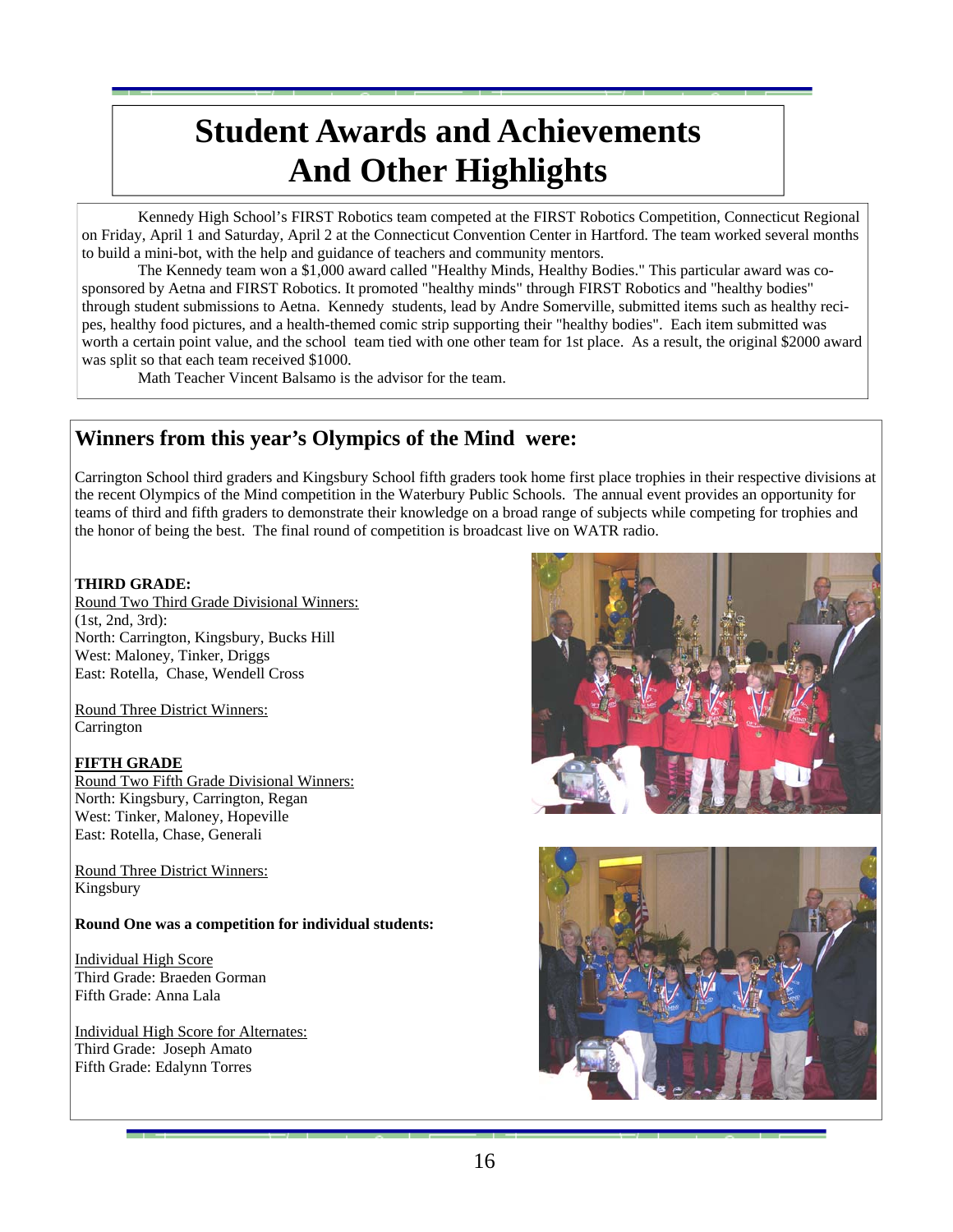### **2010-2011 Superintendent's Student Recognition Award Winners**

Students from across the district were honored May 6 for their contributions to their school community and for their student leadership, as well as for their academic achievements. Two pre-school students received Bright Futures Awards, while 54 students, including one representing Waterbury Adult Education, received Certificates of Excellence. Each of the students had been identified by their schools as having demonstrated exemplary behavior and service to their schools and the community.

#### **The students who received certificates are:**

#### **BRIGHT FUTURES AWARDS**

Bucks Hill Annex

Alison Gonzales and Shayla Zhizhpan

#### **CERTIFICATES OF EXCELLENCE AWARDS**

#### **Elementary Schools**

Barnard Gexiera Derisier Brooklyn Isaac Smyth Buck's Hill Wilson Rolon Carrington Silvia Lopez Generali Sarah Glaser Kingsbury Vod Vilfort Rotella Fuka Asahi<br>Sprague Hennesis Es

#### **Middle and High Schools**

Wallace Klea Kaso

Bunker Hill Melina Kolonja Chase Alyssa Dotson<br>W. Cross Marena Meleno Marena Melendez Driggs Kashon Young Gilmartin Jonathan Serrano Gilmartin Lilliano Pedro Hopeville Elias DeJesus Maloney Shynia Moore Regan Fatmir Kaliki Sprague Hennesis Estevez Rebekah Hedgeland-Merancy Walsh Ameika King<br>Washington Lilliana Lopez Lilliana Lopez W. Wilson Carly Rosa

North End Orlando DeJesus North End Joseph Paduano North End Joshua Adorno Wallace Sebastian Corrales Wallace Dea Ballij Wallace Brielle Sanders<br>West Side Tea Culani West Side Tea Culani<br>West Side John Albino West Side Christian Tynan West Side Cesar Quintal West Side Mirna Hanna Waterbury Arts Magnet Blessing Zenick Waterbury Arts Magnet Ryan Trochsler Waterbury Arts Magnet Ashley Stewart Crosby Aujanique Nichols Crosby Jorna Sojati Crosby Daniel Brito Crosby Dilan Mohammed Kennedy Keely Bergin Kennedy Victoria Heyde Wilby Brandon Ralph Wilby Samantha Cassell Wilby Francisco Garcia<br>Wilby Reynaldo Morillo Enlightenment Angel Rodriguez



Wallace Deborah Vaichus Wallace Phalen Smith John Albino West Side Angelica Pollard-Knight Waterbury Arts Magnet Max Tanguay-Colucci Kennedy Maria Alejandro Rodriquez<br>
Kennedy Artuoro Pelegrin Artuoro Pelegrin Reynaldo Morillo State St. Dayshawn Smith

#### **Adult Education**

Waterbury Adult Education Tyrone Smith